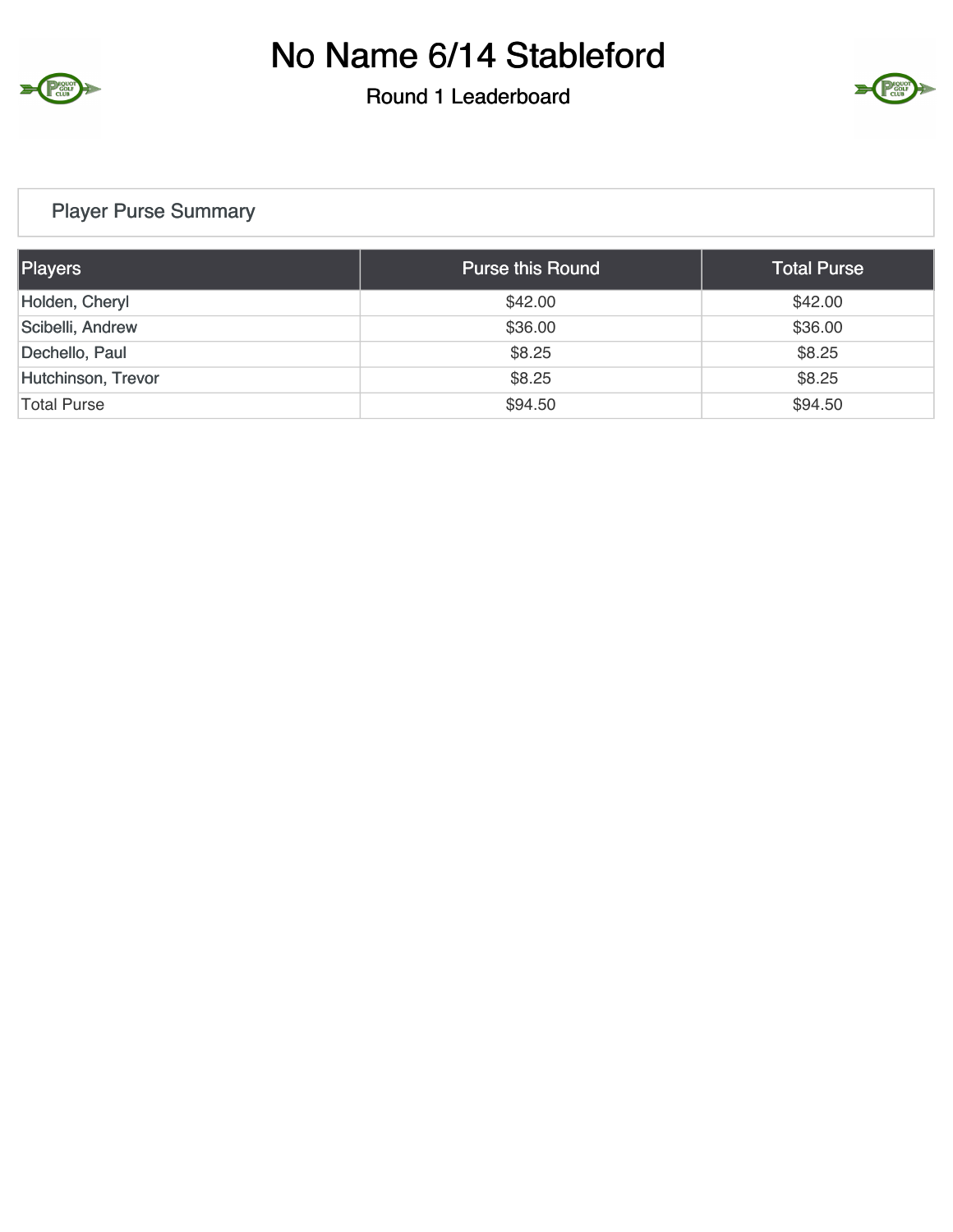

#### Round 1 Leaderboard



## Stableford Player v. Field Back 9

| Pos.            | Player                                 | <b>Stableford Points</b> | Purse   |
|-----------------|----------------------------------------|--------------------------|---------|
| 1               | Holden, Cheryl<br>Pequot Golf Club     | 22                       | \$21.00 |
| $\overline{c}$  | Scibelli, Andrew<br>Pequot Golf Club   | 19                       | \$15.00 |
| T <sub>3</sub>  | Dechello, Paul<br>Pequot Golf Club     | 18                       | \$8.25  |
| T <sub>3</sub>  | Hutchinson, Trevor<br>Pequot Golf Club | 18                       | \$8.25  |
| T <sub>5</sub>  | Bennett, William<br>Pequot Golf Club   | 16                       | \$0.00  |
| T <sub>5</sub>  | Holden, Peter<br>Pequot Golf Club      | 16                       | \$0.00  |
| T <sub>5</sub>  | Duval, Bob<br>Pequot Golf Club         | 16                       | \$0.00  |
| T <sub>5</sub>  | Greider, Rich<br>Pequot Golf Club      | 16                       | \$0.00  |
| T <sub>5</sub>  | Greider, Riley<br>Pequot Golf Club     | 16                       | \$0.00  |
| T <sub>5</sub>  | Greider, Steve<br>Pequot Golf Club     | 16                       | \$0.00  |
| <b>T11</b>      | Thaxton, Valerie<br>Pequot Golf Club   | 15                       | \$0.00  |
| <b>T11</b>      | Deboros, Wendy<br>Pequot Golf Club     | 15                       | \$0.00  |
| 13              | Marchand, Don<br>Pequot Golf Club      | 14                       | \$0.00  |
| T14             | Turley, Ada<br>Pequot Golf Club        | 13                       | \$0.00  |
| T <sub>14</sub> | Rebein, Kevin<br>Pequot Golf Club      | 13                       | \$0.00  |
| T14             | Johnson, Mark<br>Pequot Golf Club      | 13                       | \$0.00  |
| T14             | Murray, Brian<br>Pequot Golf Club      | 13                       | \$0.00  |
| <b>T18</b>      | Freidenfelds, Erik<br>Pequot Golf Club | 12                       | \$0.00  |
| T18             | Chan, Harry                            | 12                       | \$0.00  |
| 20              | Delicato, Wendy<br>Pequot Golf Club    | 10                       | \$0.00  |
| 21              | Thaxton, George<br>Pequot Golf Club    | $\overline{7}$           | \$0.00  |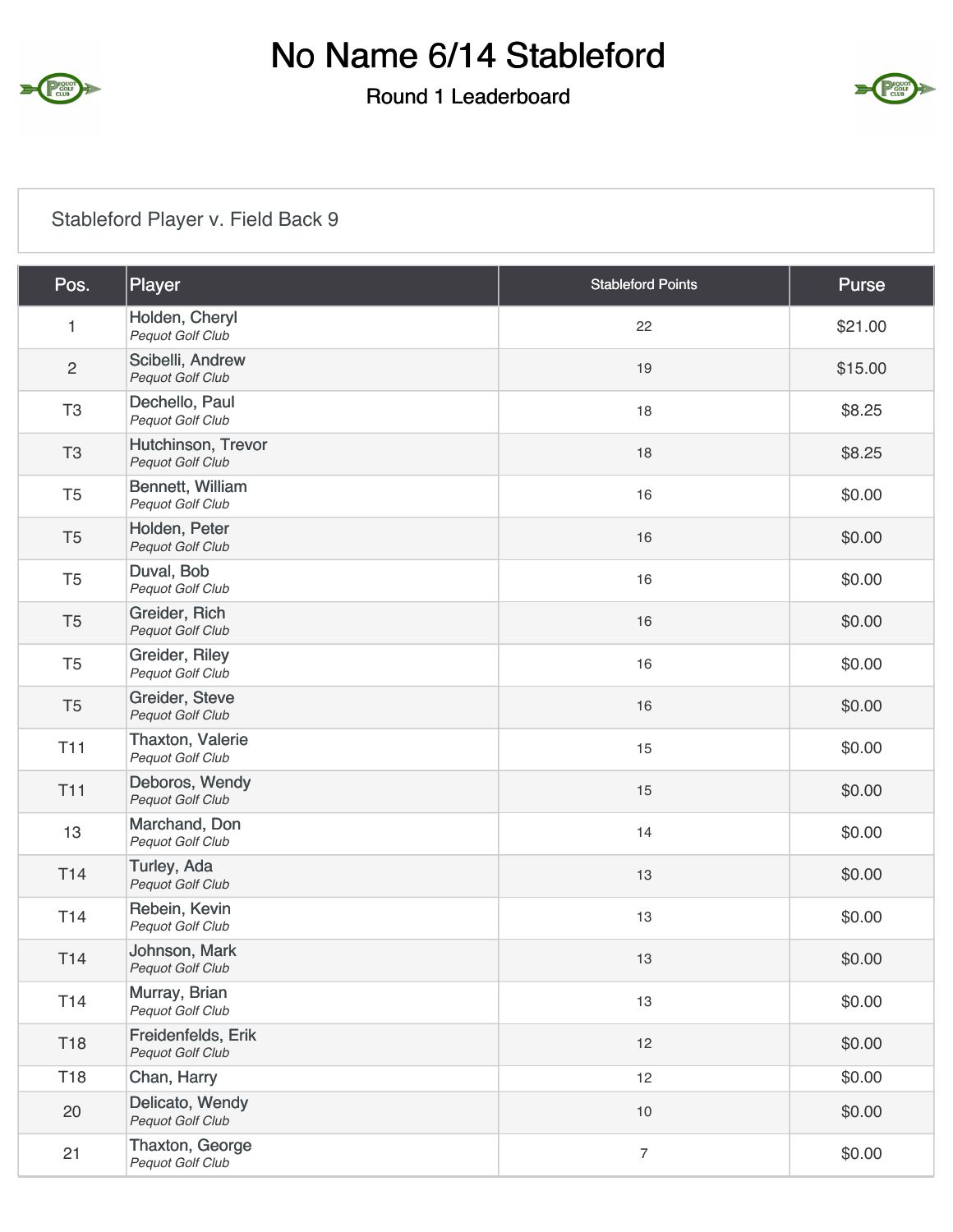

Round 1 Leaderboard



Total Purse Allocated: \$52.50